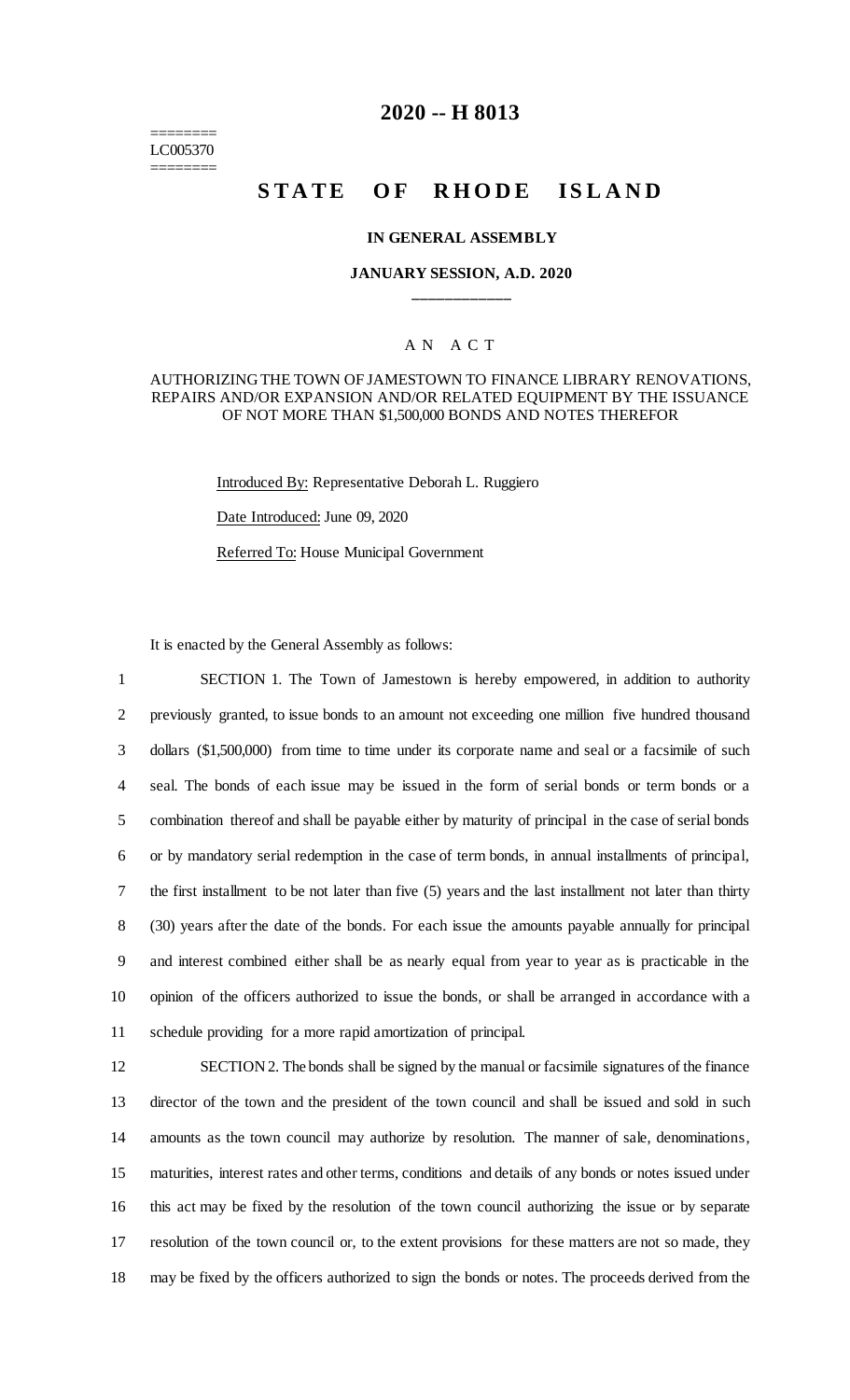sale of the bonds shall be delivered to the finance director, and such proceeds exclusive of premiums and accrued interest shall be expended for: (1) The renovation, repair and/or expansion of the Jamestown Philomenian Library included related equipment therefor; (2) In payment of the principal of or interest on temporary notes issued under section 3 of this act; or (3) In repayment of advances under section 4 of this act. No purchaser of any bonds or notes under this act shall be in any way responsible for the proper application of the proceeds derived from the sale thereof. The project shall be carried out and all contracts made therefor on behalf of the town by the town council, or as may be heretofore or hereafter otherwise directed by the town council. The proceeds of bonds or notes issued under this act, any applicable federal or state assistance and the other monies referred to in section 6 of this act shall be deemed appropriated for the purposes of this act without further action than that required by this act. The bond issue authorized by this act may be consolidated for the purposes of issuance and sale with any other bond issue of the town heretofore or hereafter authorized, provided that, notwithstanding any such consolidation, the proceeds from the sale of the bonds authorized by this act shall be expended for the purposes set forth above.

 SECTION 3. The town council may by resolution authorize the issue from time to time of interest bearing or discounted notes in anticipation of the authorization or issue of bonds or in anticipation of the receipt of federal or state aid for the purposes of this act. The amount of original notes issued in anticipation of bonds may not exceed the amount of bonds which may be issued under this act and the amount of original notes issued in anticipation of federal or state aid may not exceed the amount of available federal or state aid as estimated by the finance director. Temporary notes issued hereunder shall be signed by the finance director and by the president of the town council and shall be payable within five (5) years from their respective dates, but the principal of and interest on notes issued for a shorter period may be renewed or paid from time to time by the issue of other notes hereunder, provided the period from the date of an original note to the maturity of any note issued to renew or pay the same debt or the interest thereon shall not exceed five (5) years.

 SECTION 4. Pending any authorization or issue of bonds hereunder or pending or in lieu of any authorization or issue of notes hereunder, the finance director, with the approval of the town council, may, to the extent that bonds or notes may be issued hereunder, apply funds in the treasury of the town to the purposes specified in section 2, such advances to be repaid without interest from the proceeds of bonds or notes subsequently issued or from the proceeds of applicable federal or state assistance or from other available funds.

 SECTION 5. Any proceeds of bonds or notes issued hereunder or of any applicable federal or state assistance, pending their expenditure may be deposited or invested by the finance director,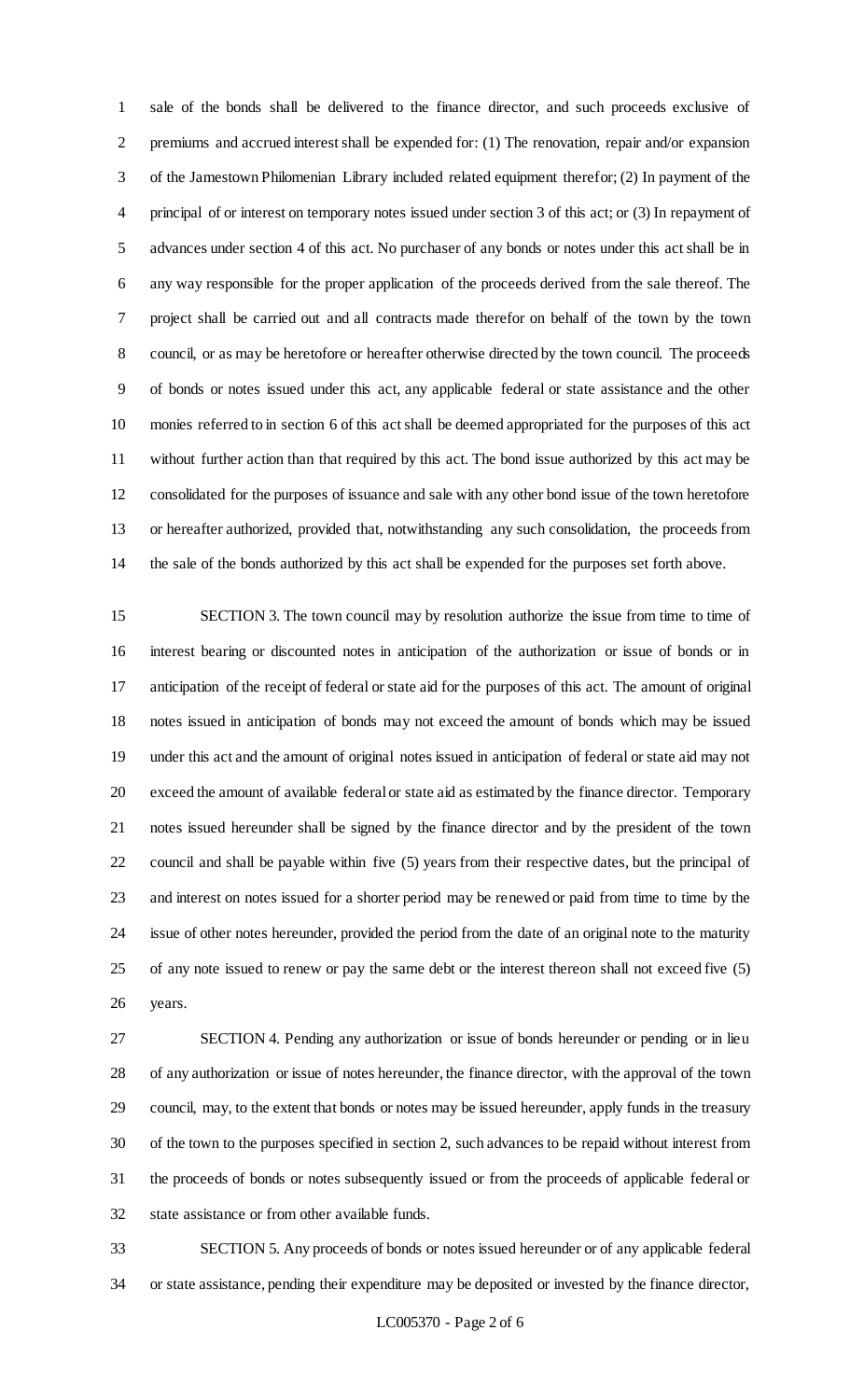in demand deposits, time deposits or savings deposits in banks which are members of the Federal Deposit Insurance Corporation or in obligations issued or guaranteed by the United States of America or by any agency or instrumentality thereof or as may be provided in any other applicable law of the state of Rhode Island.

 SECTION 6. Any accrued interest received upon the sale of bonds or notes hereunder shall be applied to the payment of the first interest due thereon. Any premiums arising from the sale of bonds or notes hereunder and any earnings or net profit realized from the deposit or investment of funds hereunder shall, in the discretion of the finance director, be applied to the cost of preparing, issuing and marketing bonds or notes hereunder to the extent not otherwise provided, to the payment of the cost of the projects or to the cost of additional improvements coming within the description of the projects in section 2 of this act, to the payment of the principal of or interest on bonds or notes issued hereunder or to any one or more of the foregoing. The cost of preparing, issuing and marketing bonds or notes hereunder may also, in the discretion of the finance director, be met from bond or note proceeds exclusive of accrued interest or from other monies available therefor. Any balance of bond or note proceeds remaining after payment of the cost of the projects and said additional improvements and the cost of preparing, issuing and marketing bonds or notes hereunder shall be applied to the payment of the principal of or interest on bonds or notes issued hereunder. In exercising any discretion under this section, the finance director shall be governed by any instructions adopted by resolution of the town council. The finance director is authorized to take any action deemed by him or her necessary to ensure that interest on the bonds or notes issued hereunder remains excludable from gross income of the recipients thereof for federal income tax purposes, including, without limitation, (1) Paying to the federal government any rebate of earnings derived from the deposit or investment of the proceeds of such bonds or notes that may be required therefor; and (2) To comply with the requirements of federal law, including without being limited to regulations and other requirements of the Securities and Exchange Commission and the Municipal Securities Rulemaking Board, imposed directly on the town or on the underwriters of such bonds and notes.

 SECTION 7. All bonds or notes issued under this act and the debts evidenced thereby shall be obligatory on the town in the same manner and to the same extent as other debts lawfully contracted by it and shall be excepted from the operation of § 45-12-2. No such obligation shall at any time be included in the debt of the town for the purpose of ascertaining its borrowing capacity. The town shall annually appropriate a sum sufficient to pay the principal and interest coming due within the year on bonds and notes issued hereunder to the extent that monies therefor are not otherwise provided. If such sum is not appropriated, it shall nevertheless be added to the annual tax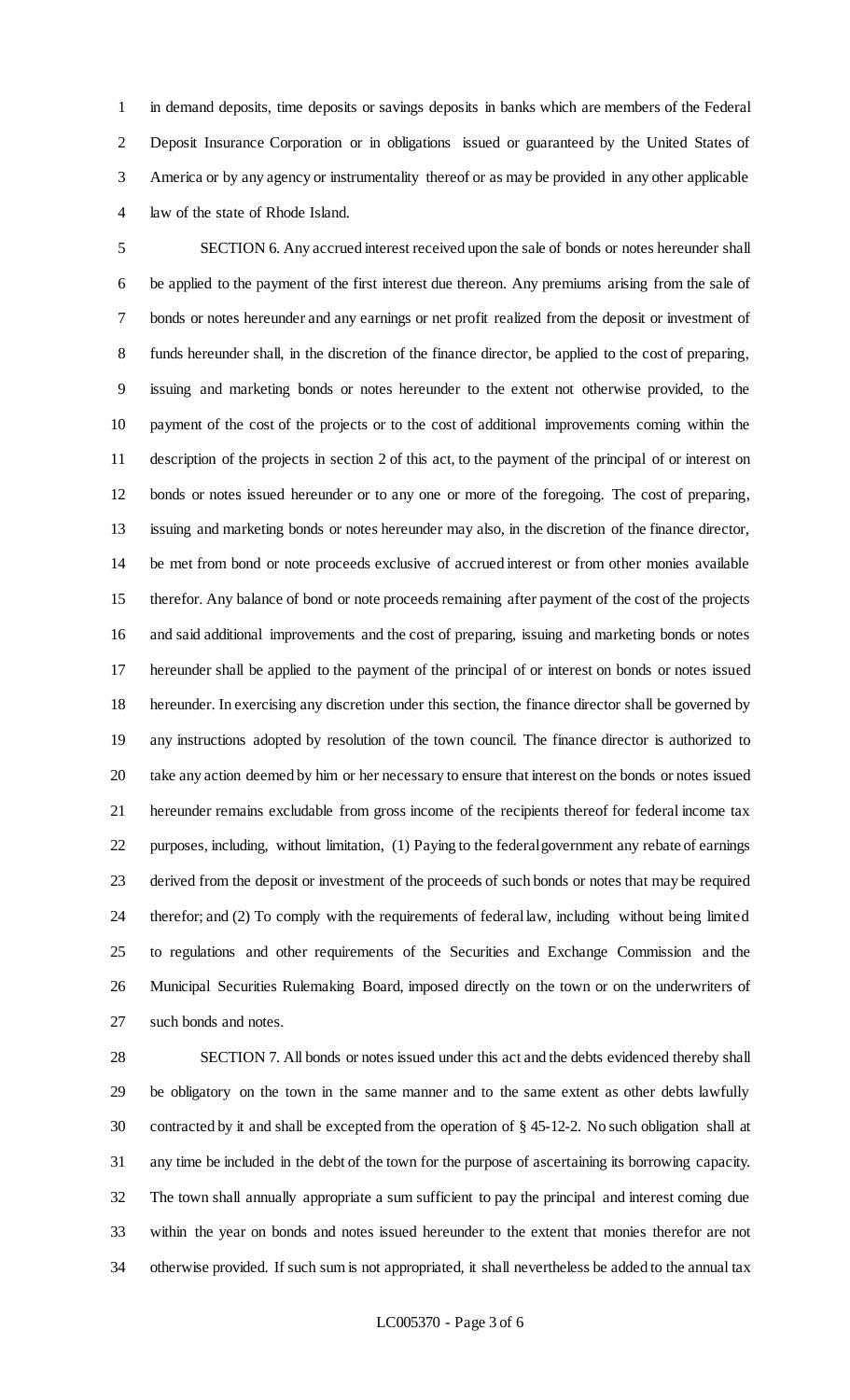levy. In order to provide such sum in each year and notwithstanding any provision of law to the contrary, all taxable property in the town shall be subject to ad valorem taxation by the town without limitation as to rate or amount.

 SECTION 8. Any bonds or notes issued under the provisions of this act, if properly executed by officers of the town in office on the date of execution, shall be valid and binding according to their terms notwithstanding that before the delivery thereof and payment therefor any or all of such officers shall for any reason have ceased to hold office.

 SECTION 9. The town, acting by resolution of its town council is authorized to apply for, contract for and expend any federal or state advances or other grants or assistance which may be available for the purposes of this act, and any such expenditures may be in addition to other monies provided in this act. To the extent of any inconsistency between any law of this state and any applicable federal law or regulation, the latter shall prevail. Federal and state advances, with interest where applicable, whether contracted for prior to or after the effective date of this act, may be repaid as project costs under section 2.

 SECTION 10. Bonds and notes may be issued under this act without obtaining the approval of any governmental agency or the taking of any proceedings or the happening of any conditions except as specifically required by this act for such issue. Without limiting the generality of the foregoing, bonds and notes may be issued under this act without any action at the financial town meeting. In carrying out any project financed in whole or in part under this act, including where applicable the condemnation of any land or interest in land, and in the levy and collection of assessments or other charges permitted by law on account of any such project, all action shall be taken which is necessary to meet constitutional requirements whether or not such action is otherwise required by statute; but the validity of bonds and notes issued hereunder shall in no way depend upon the validity or occurrence of such action. To the extent of any inconsistency between this act and the town charter, this act shall prevail.

 SECTION 11. The question of the approval of this act shall be submitted to the electors of the town at an election on a date to be determined by the town council which occurs at least sixty (60) days after the passage of this act. The question shall be submitted in substantially the following form: "Shall an act, passed at the 2020 session of the general assembly, entitled 'AN ACT AUTHORIZING THE TOWN OF JAMESTOWN TO FINANCE LIBRARY RENOVATIONS, REPAIRS AND/OR EXPANSION AND/OR RELATED EQUIPMENT BY THE ISSUANCE OF NOT MORE THAN \$1,500,000 BONDS AND NOTES THEREFOR' be approved?" and the warning for the election shall contain the question to be submitted. The town board of canvassers may combine any two (2) or more voting districts for the election and when so combined shall be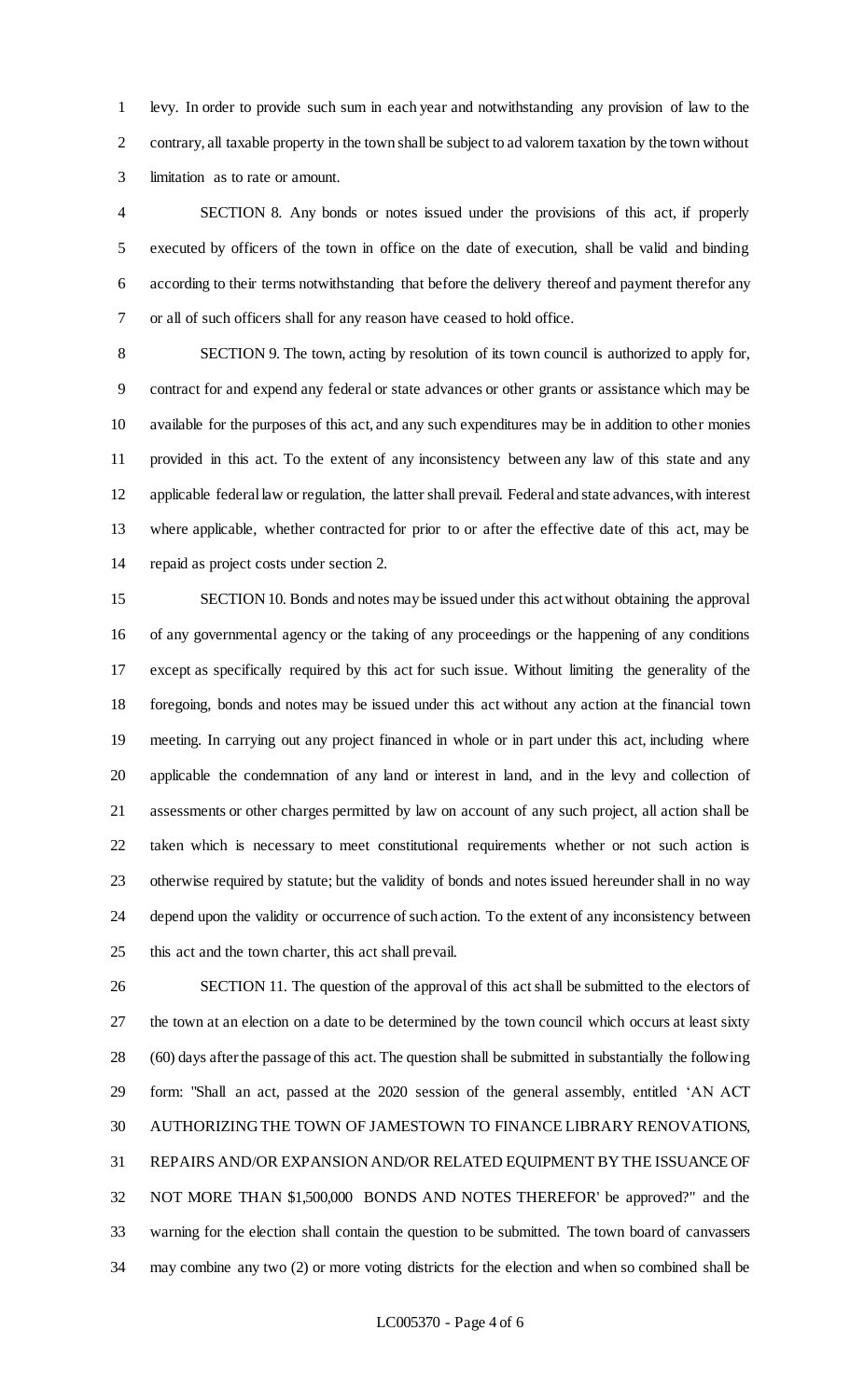treated as a voting district. If so combined, the town board of canvassers shall advertise the combination of districts in a newspaper of general circulation in the town. From the time the election is warned and until it is held, it shall be the duty of the town clerk to keep a copy of the act available at his or her office for public inspection, but the validity of the election shall not be affected by this requirement.

 SECTION 12. This section and section 11 shall take effect upon passage. The remainder of this act shall take effect upon the approval of this act by a majority of those voting on the question at the election prescribed by section 11.

#### LC005370 ========

 $=$